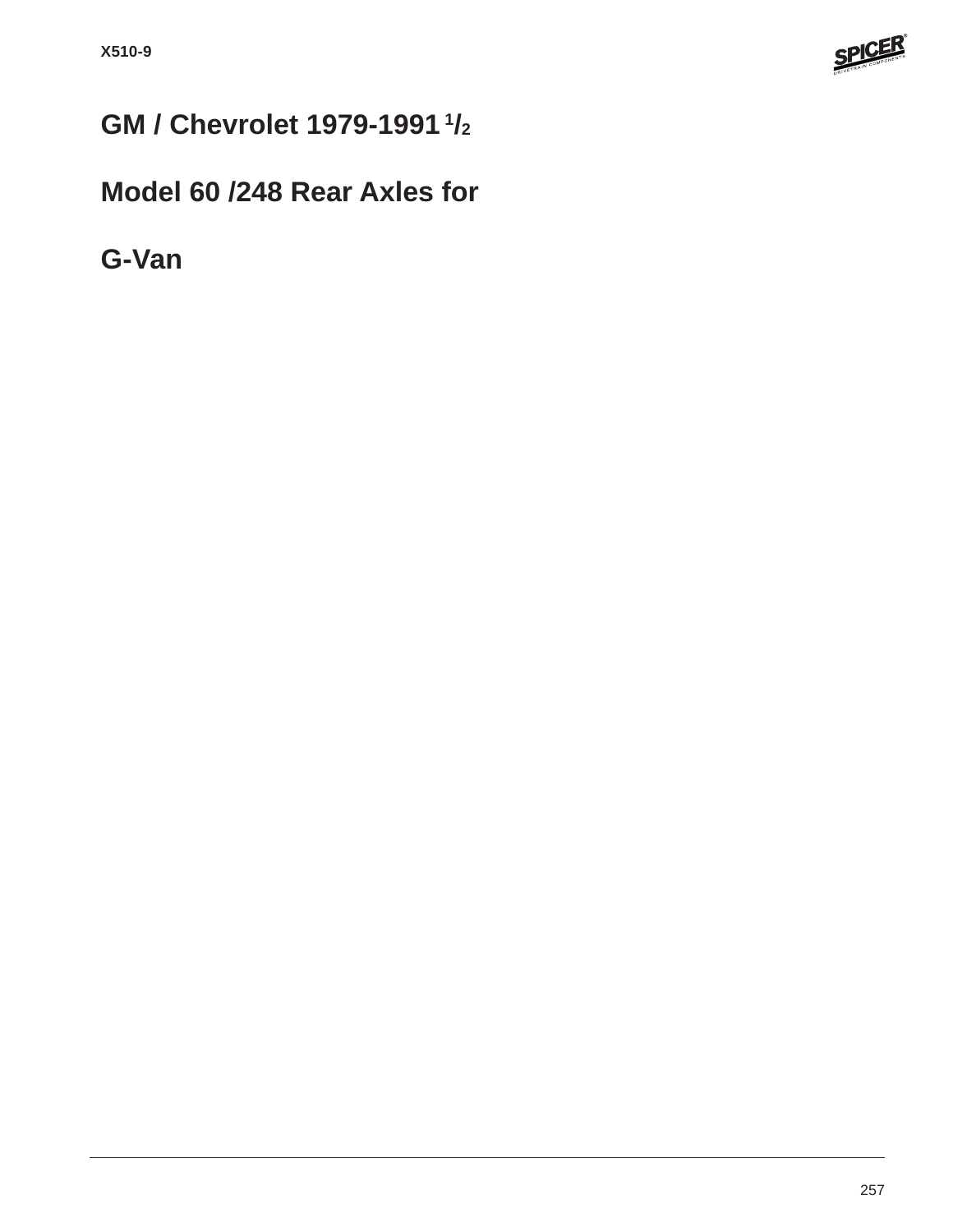

#### **Exploded View GM Model 60 /248 Rear Axles**

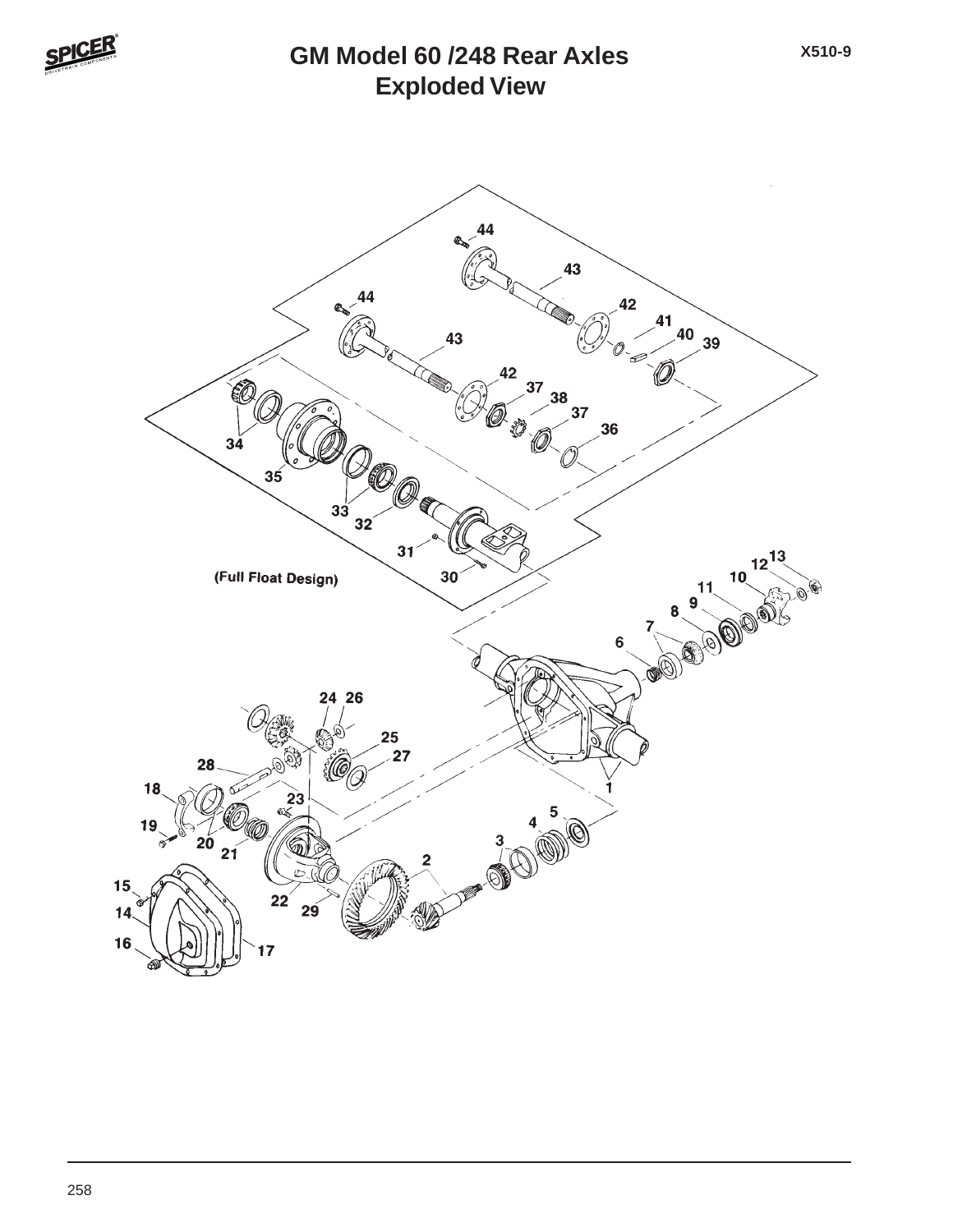#### **Parts Listing GM Model 60 /248 Rear Axles**



| <b>ITEM</b><br>NO. | <b>PART</b><br><b>NUMBER</b> | <b>DESCRIPTION</b>                | <b>ITEM</b><br>NO. | <b>PART</b><br><b>NUMBER</b> | <b>DESCRIPTION</b>               |
|--------------------|------------------------------|-----------------------------------|--------------------|------------------------------|----------------------------------|
| 1                  | $-^{(3)}$                    | Housing - Axle Service            | 19                 | 48632-1                      | Bolt - Differential Bearing Cap  |
| $\overline{c}$     | $-$ (1)                      | Drive Pinion & Gear Assembly      | 20                 | 706047X                      | KIT - Differential Bearing       |
| 3                  | 706046X                      | KIT - Inner Pinion Bearing        | 21                 | 706378X                      | PKG - Diff Bearing Shim (inc 17) |
|                    | 706375X                      | PKG - Diff & Pinion Bearing Shim  | 22                 | $-$ (4)                      | Case - Differential (std)        |
|                    |                              | (inc items 4, 6, 12, 13, 17, 21)  | 23                 | 40638                        | Bolt - Drive Gear (qty 12)       |
|                    | 706359X                      | PKG - Pinion Bearing Shim         | 24                 | 34367                        | Pinion - Differential (std)      |
|                    |                              | (inc items 4, 6, 12, 13, 17)      | 25                 | 35625                        | Gear - Differential (std)        |
| 4                  |                              | Inner Pinion Bearing Shims        | 26                 | 34730                        | Thrustwasher - Diff Pinion (std) |
|                    |                              | (see shim packages)               | 27                 | 34729                        | Thrustwasher - Diff Gear (std)   |
| 5                  | 30982                        | Baffle - Pinion Bearing           | 28                 | 30263                        | Shaft - Differential (std)       |
| 6                  |                              | <b>Outer Pinion Bearing Shims</b> |                    | 44810                        | Lock - Differential Shaft        |
|                    |                              | (see shim packages)               | 30                 | $-^{(3)}$                    | Bolt - Brake Mounting            |
| $\overline{7}$     | 706045X                      | KIT - Outer Pinion Bearing        | 31                 | $-^{(3)}$                    | Nut - Brake Mounting             |
| 8                  | 42737                        | Thrustwasher                      | 32                 | $-^{(3)}$                    | Hub Seal                         |
| 9                  | 42449                        | Seal - Pinion Oil                 | 33                 | 706179X                      | KIT - Inner Wheel Bearing        |
| 10                 | $3 - 4 - 5731 - 1X$          | End Yoke Assembly (inc 11)        | 34                 | 706074X                      | KIT - Outer Wheel Bearing        |
|                    |                              | Bearing strap kit used w/end yoke | 35                 | $-^{(3)}$                    | Wheel Hub                        |
| 11                 | 232752                       | Slinger - End Yoke                | 36                 | $-^{(2)}$                    | Thrustwasher - Wheel Bearing     |
| 12                 | 30275                        | Washer - Pinion Nut               | 37                 | $-^{(2)}$                    | Spindle Nut                      |
| 13                 | 30271                        | Pinion Nut                        | 38                 | $-^{(2)}$                    | Lockwasher - Wheel Bearing       |
|                    | $- (2)$                      | KIT - Carrier Cover               | 39                 | $-^{(3)}$                    | Spindle Nut                      |
|                    |                              | (inc items 14, 15, 16)            | 40                 | $-^{(3)}$                    | Key - Square                     |
| 14                 | $-$ (2)                      | Carrier Cover                     | 41                 | $-^{(3)}$                    | Snap Ring                        |
| 15                 | 34822                        | Bolt - Carrier Cover              | 42                 | 36554                        | Gasket                           |
| 16                 | $-^{(2)}$                    | Plug - Carrier Cover              | 43                 | $-$ (1)                      | Axle Shaft                       |
| 17                 | 34687                        | Gasket                            | 44                 | 37871                        | Bolt-Axle Shaft                  |
| 18                 | $- (3)$                      | Differential Bearing Cap          |                    |                              |                                  |
|                    |                              |                                   |                    |                              |                                  |

(1) See "Bill of Material Table" on next page

(2) See "Variable Parts Table" below

(3) Contact Vehicle Manufacturer

(4) Not Sold Separately

### **Variable Parts Listing**

|   | Kits & Parts - Use With All Applications       |                          |                  |                            |                                                          |         |  |  |
|---|------------------------------------------------|--------------------------|------------------|----------------------------|----------------------------------------------------------|---------|--|--|
|   | <b>Description &amp; Item Number</b>           | <b>Bills of Material</b> |                  |                            |                                                          |         |  |  |
|   | (Refer to "Exploded View"<br>on previous page) | 603702<br>603884         | 605000<br>605001 | 605132<br>605133<br>605200 | 605201<br>605268<br>605403<br>605405<br>605495<br>605496 |         |  |  |
| 1 | KIT-Carrier Cover                              | -                        | 706128X          | 707108X                    | 707233X                                                  | 707108X |  |  |
|   | <b>Carrier Cover</b>                           | 14                       | 34675            | 42799-2                    | 43600-1                                                  | 42799-2 |  |  |
| 3 | Plug - Carrier Cover                           | 16                       | 36472            | 43180                      | 43180                                                    | 43180   |  |  |
|   | Thrustwasher - Wheel Bearing                   | 36                       | 33734            |                            |                                                          |         |  |  |
| 5 | Spindle Nut                                    |                          | 33732            |                            |                                                          |         |  |  |
| 6 | Lockwasher - Wheel Bearing                     | 38                       | 33733            |                            |                                                          |         |  |  |